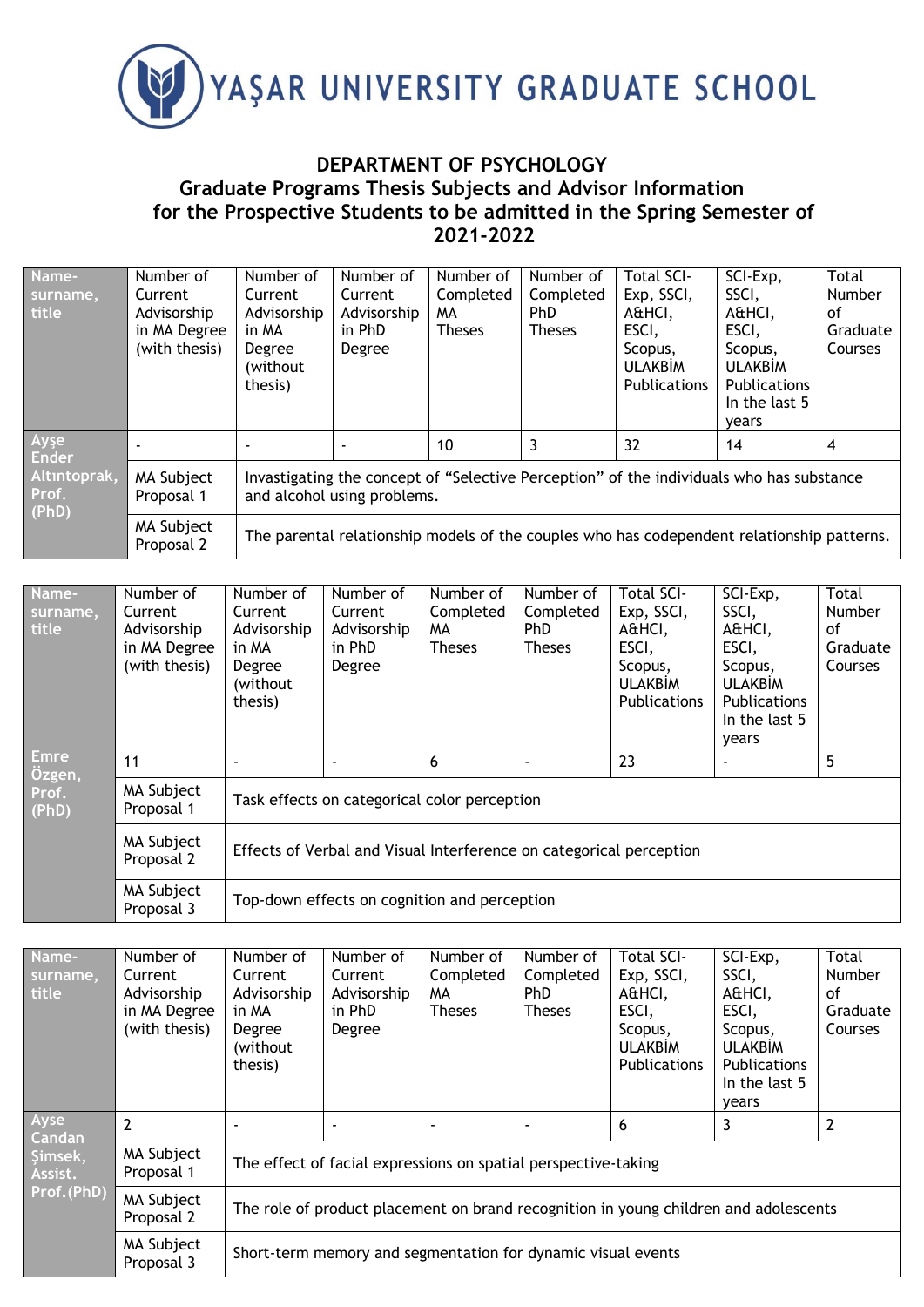|                            | Background<br>Preferences<br>related with<br>the<br>Candidates<br>-if any-                                                       |                                                                               | Proficiency and fluency in English, academic writing skills, analytical qualities, statistics<br>knowledge, familiarity with visual media software, familiarity with coding programs |                                               |                                                       |                                                                                                                                                                   |                                                                                                             |                                                     |  |  |  |  |  |
|----------------------------|----------------------------------------------------------------------------------------------------------------------------------|-------------------------------------------------------------------------------|--------------------------------------------------------------------------------------------------------------------------------------------------------------------------------------|-----------------------------------------------|-------------------------------------------------------|-------------------------------------------------------------------------------------------------------------------------------------------------------------------|-------------------------------------------------------------------------------------------------------------|-----------------------------------------------------|--|--|--|--|--|
|                            | Ongoing<br>Projects<br>Supervised<br>or Ongoing<br>projects<br>involved in<br>as a<br>researcher<br>And scholar<br>opportunities |                                                                               |                                                                                                                                                                                      |                                               |                                                       | Spatial perspective taking in visual narratives, memory for dynamic images in rapid serial<br>visual presentation, event memory and segmentation in visual events |                                                                                                             |                                                     |  |  |  |  |  |
| Name-<br>surname,<br>title | Number of<br>Current<br>Advisorship<br>in MA Degree<br>(with thesis)                                                             | Number of<br>Current<br>Advisorship<br>in MA<br>Degree<br>(without<br>thesis) | Number of<br>Current<br>Advisorship<br>in PhD<br>Degree                                                                                                                              | Number of<br>Completed<br>MA<br><b>Theses</b> | Number of<br>Completed<br><b>PhD</b><br><b>Theses</b> | <b>Total SCI-</b><br>Exp, SSCI,<br>A&HCI,<br>ESCI,<br>Scopus,<br><b>ULAKBİM</b><br>Publications                                                                   | SCI-Exp,<br>SSCI,<br>A&HCI,<br>ESCI,<br>Scopus,<br><b>ULAKBIM</b><br>Publications<br>In the last 5<br>years | Total<br><b>Number</b><br>of<br>Graduate<br>Courses |  |  |  |  |  |
| <b>Berrin</b><br>Ozyurt,   | $\mathbf{3}$<br><b>Research</b>                                                                                                  |                                                                               |                                                                                                                                                                                      | $\overline{2}$                                |                                                       | $\mathbf{8}$                                                                                                                                                      | 4                                                                                                           | 1                                                   |  |  |  |  |  |

| surname,<br>title        | Current<br>Advisorship<br>in MA Degree<br>(with thesis)                                                                          | Current<br>Advisorship<br>in MA<br>Degree<br>(without<br>thesis)                                                                                      | Current<br>Advisorship<br>in PhD<br>Degree                                                | Completed<br>MA<br><b>Theses</b> | Completed<br>PhD<br><b>Theses</b> | EXP, SSCI,<br>A&HCI,<br>ESCI,<br>Scopus,<br><b>ULAKBIM</b><br>Publications | SSCI,<br>A&HCI,<br>ESCI,<br>Scopus,<br><b>ULAKBİM</b><br>Publications<br>In the last 5<br>years                                                                                       | <b>Number</b><br><sub>of</sub><br>Graduate<br>Courses |  |  |  |
|--------------------------|----------------------------------------------------------------------------------------------------------------------------------|-------------------------------------------------------------------------------------------------------------------------------------------------------|-------------------------------------------------------------------------------------------|----------------------------------|-----------------------------------|----------------------------------------------------------------------------|---------------------------------------------------------------------------------------------------------------------------------------------------------------------------------------|-------------------------------------------------------|--|--|--|
| <b>Berrin</b><br>Özyurt, | $\overline{3}$                                                                                                                   |                                                                                                                                                       |                                                                                           | $\overline{2}$                   | ÷,                                | 8                                                                          | 4                                                                                                                                                                                     | 1                                                     |  |  |  |
| Assist.<br>Prof.(PhD)    | Research<br>Fields                                                                                                               |                                                                                                                                                       | Clinical psychology, psychological counseling, human sexuality, family and couple therapy |                                  |                                   |                                                                            |                                                                                                                                                                                       |                                                       |  |  |  |
|                          | MA Subject<br>Proposal 1                                                                                                         |                                                                                                                                                       |                                                                                           |                                  |                                   | Emotion regulation and personality characteristics and related variables.  |                                                                                                                                                                                       |                                                       |  |  |  |
|                          | MA Subject<br>Proposal 2                                                                                                         | Dealing with Covid-19 related psychological consequences and personality characteristics.                                                             |                                                                                           |                                  |                                   |                                                                            |                                                                                                                                                                                       |                                                       |  |  |  |
|                          | MA Subject<br>Proposal 3                                                                                                         | Resilience, self-compassion, emotion regulation, attachment, well-being, self-regulation and<br>related variables.                                    |                                                                                           |                                  |                                   |                                                                            |                                                                                                                                                                                       |                                                       |  |  |  |
|                          | Background<br>Preferences<br>related with<br>the<br>Candidates<br>-if any-                                                       | Proficiency and fluency in English, academic writing skills, analytical qualities, statistics<br>knowledge, advanced personality psychology knowledge |                                                                                           |                                  |                                   |                                                                            |                                                                                                                                                                                       |                                                       |  |  |  |
|                          | Ongoing<br>Projects<br>Supervised<br>or Ongoing<br>projects<br>involved in<br>as a<br>researcher<br>And scholar<br>opportunities |                                                                                                                                                       | Parent Support Package to be Developed for Parents                                        |                                  |                                   |                                                                            | Project for Increasing the Psychological Resilience Capacity of Parents and Supporting the<br>Emotional, Social and Cognitive Well-being of 4-6 Years Old Children through the Online |                                                       |  |  |  |

| Name-<br>surname,<br>title | Number of<br>Current<br>Advisorship<br>in MA<br>Degree (with<br>thesis) | Number of<br>Current<br>Advisorship<br>in MA<br>Degree<br>(without<br>thesis) | Number of<br>Current<br>Advisorship<br>in PhD<br>Degree | Number of<br>Completed<br>MА<br><b>Theses</b> | Number of<br>Completed<br><b>PhD</b><br><b>Theses</b> | <b>Total SCI-</b><br>Exp, SSCI,<br>A&HCI,<br>ESCI,<br>Scopus,<br><b>ULAKBIM</b><br><b>Publications</b> | SCI-Exp,<br>SSCI,<br>A&HCI,<br>ESCI,<br>Scopus,<br><b>ULAKBIM</b><br><b>Publications</b><br>In the last 5<br>vears | Total<br><b>Number</b><br>οf<br>Graduate<br><b>Courses</b> |  |  |
|----------------------------|-------------------------------------------------------------------------|-------------------------------------------------------------------------------|---------------------------------------------------------|-----------------------------------------------|-------------------------------------------------------|--------------------------------------------------------------------------------------------------------|--------------------------------------------------------------------------------------------------------------------|------------------------------------------------------------|--|--|
| Evrim<br>Güleryüz,         | 3                                                                       |                                                                               |                                                         | 4                                             | 0                                                     | 4                                                                                                      | 3                                                                                                                  | 6                                                          |  |  |
|                            | Research<br>Fields                                                      |                                                                               | Industrial and organizational psychology                |                                               |                                                       |                                                                                                        |                                                                                                                    |                                                            |  |  |